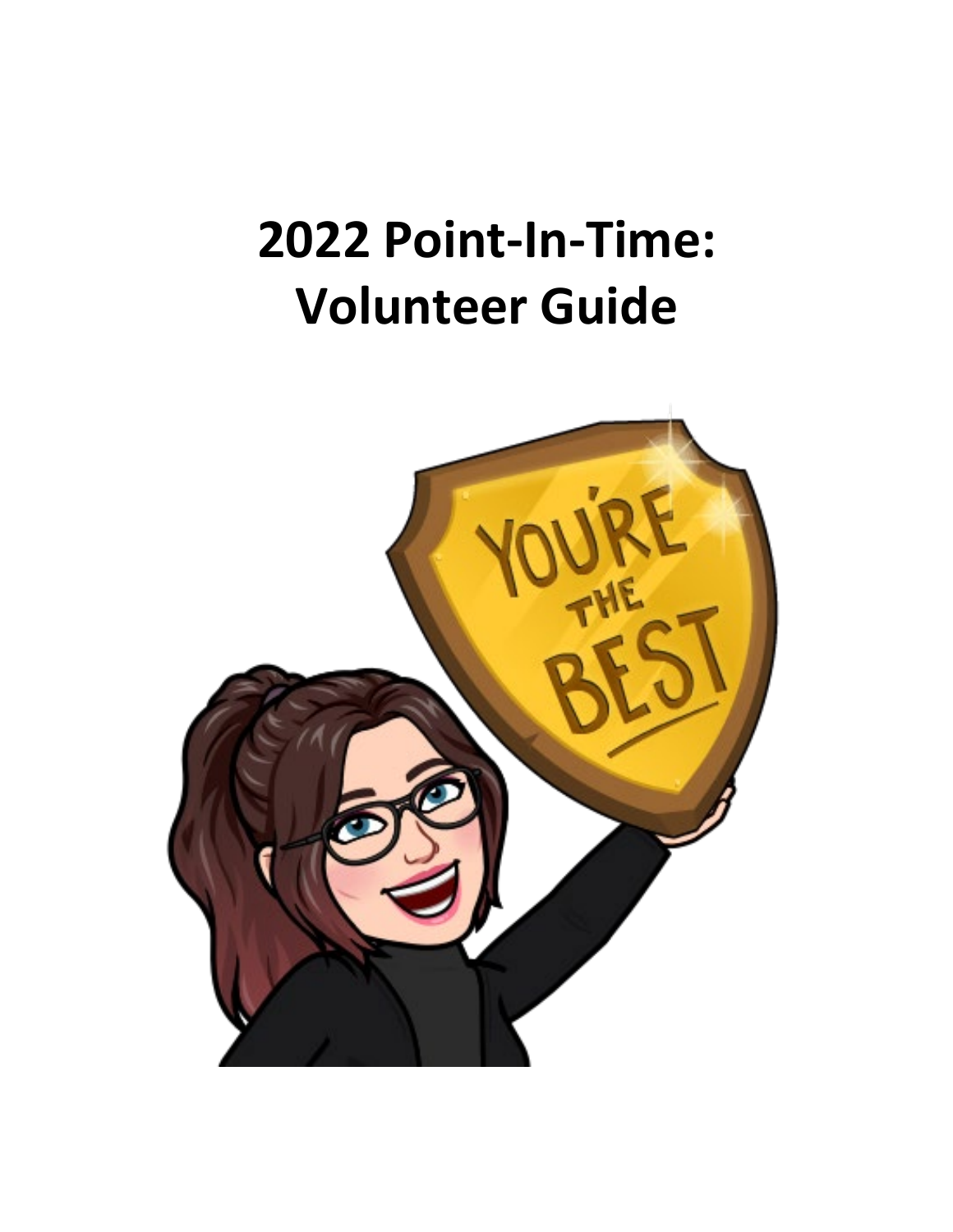As a volunteer, you have an important and challenging role. PIT Count surveys must be delivered accurately, respectfully, and in a timely fashion. It's important for everyone to feel comfortable, safe, and respected.



#### **An Effective Volunteer Will:**

| Be Objective                   | Approach people without bias. Avoid inserting your own<br>views or expectations into the survey process. Be friendly<br>but remain neutral.                        |
|--------------------------------|--------------------------------------------------------------------------------------------------------------------------------------------------------------------|
| Have Patience                  | Do your best to remain calm and understanding during the<br>survey. Ask a seasoned volunteer for help or advice if<br>needed.                                      |
| <b>Communicate Clearly</b>     | Ask questions clearly and listen thoughtfully to the<br>responses of participants. Consider how their answer best<br>fits with the response options on the survey. |
| <b>Respect Confidentiality</b> | Do not share any personal information that you hear with<br>your friends, family, or co-workers.                                                                   |
| Show Compassion                | Keep in mind, homelessness is a difficult and trying<br>situation. Try to show compassion but avoid becoming<br>overly personal with participants.                 |
| <b>Be Detail-Orientated</b>    | Follow the survey instructions and questions as written.                                                                                                           |

## DO:

- $\checkmark$  Ask a person to participate if you think they are homeless
- $\checkmark$  Introduce yourself & explain what you are doing
- $\checkmark$  Be sincere and caring
- $\checkmark$  Remain calm
- $\checkmark$  Know how to de-escalate
- $\checkmark$  Know emergency numbers
- $\checkmark$  Know appropriate distance
- $\checkmark$  Honor requests to not participate
- Dress appropriately
- Leave valuables behind



- $\checkmark$  Wake up someone
- √ Approach if you don't feel comfortable
- $\checkmark$  Mandate participation
- $\checkmark$  Invade personal space
- $\checkmark$  Cross barriers
- $\checkmark$  Promise anything you can't deliver
- $\checkmark$  Be judgmental
- $\checkmark$  Share any confidential info or photos of participants
- Panic  $\checkmark$
- $\checkmark$  Put anyone in danger
- Deviate from the survey  $\checkmark$

#### - Always Be Aware of Your Surroundings -

Pay close attention to the body language of everyone nearby. If you feel uncomfortable, nervous, or threatened, remove yourself from the situation.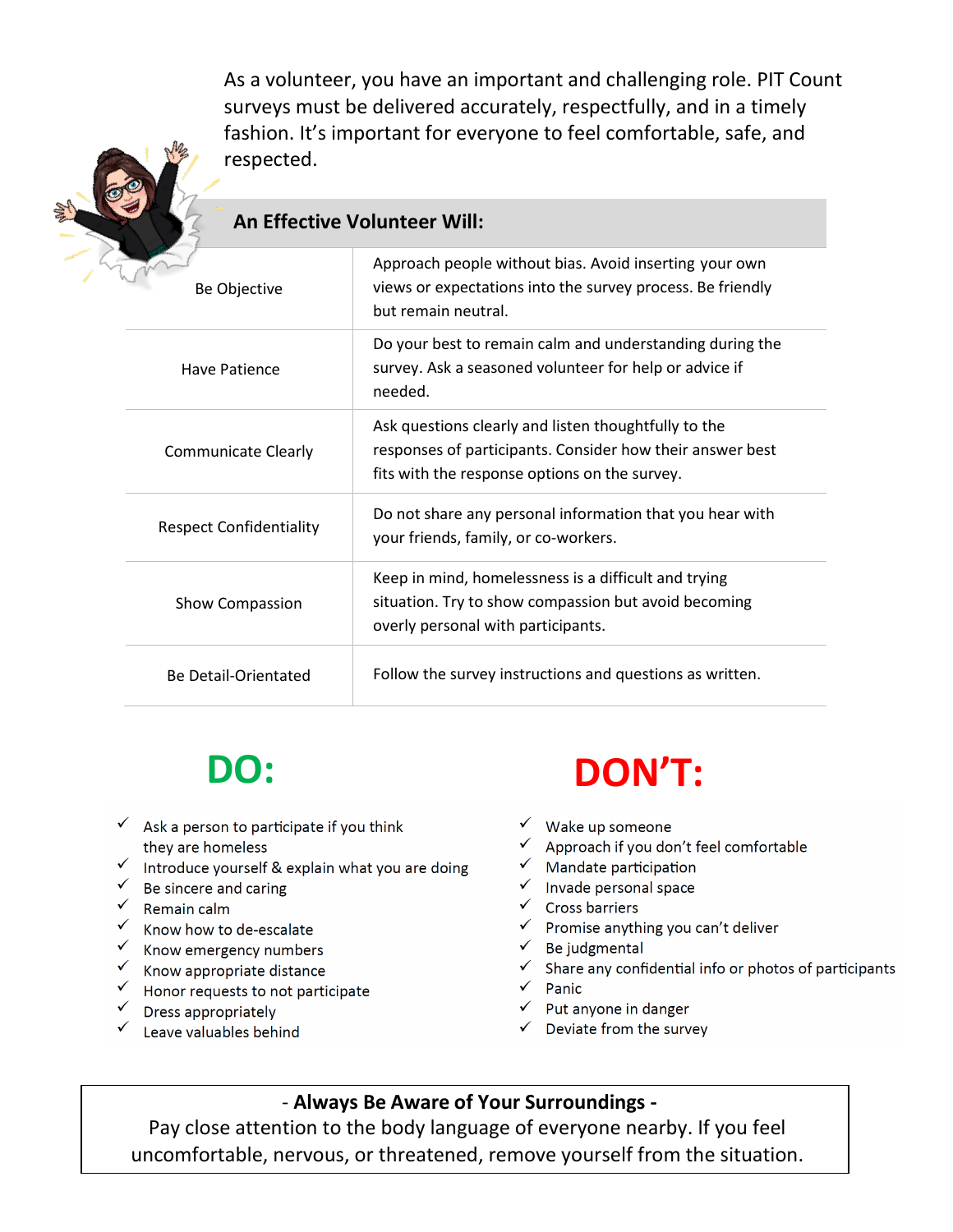### **Steps to Administering a Survey:**

- **1. Identify yourself and explain the purpose of the count.**
- **2. Deliver your script and obtain verbal consent to proceed.**

#### **Sample Script & Consent**

We have provided you with an example of a short, informative script. The script serves to introduce you, your role as a volunteer and the purpose of the PIT Count. You should practice saying the script in a way that is comfortablefor you as you will need to say it multiple times.



**"Hi, my name is . Would you be willing to take a few minutes to answer some questions? I am helping our community learn more about people experiencing homelessness. Yourprivacy will be protected and if any questions make you uncomfortable, you don't have to answer them."**

You must ask the people you approach if they are willing to participate in the survey. Reassure them the information they are providing is strictly confidential. Explain that all the survey responses will be combined. **No information will be released about a single person.** If they say no, just say "thank you anyway" and move on.

#### **3. Ask the screening questions to determine if you should proceed.**

If you can't easily determine if an individual is experiencing homelessness, ask the individual, *"Where are you sleeping tonight?"* Literally homeless locations: sleeping on streets, sidewalk, car, campsite, abandoned building, under bridge, etc. Only complete the survey with those that are eligible to participate.

#### **4. If eligible, then proceed with the survey.**

#### **Be respectful and courteous by:**

- Avoiding judgement
- Showing participants that you're interested in what they say.
- Maintaining eye contact and having openbody contact.
- Using familiar, everyday language that will be easily understood.
- Ask questions as written but provide clarification if they have questions.